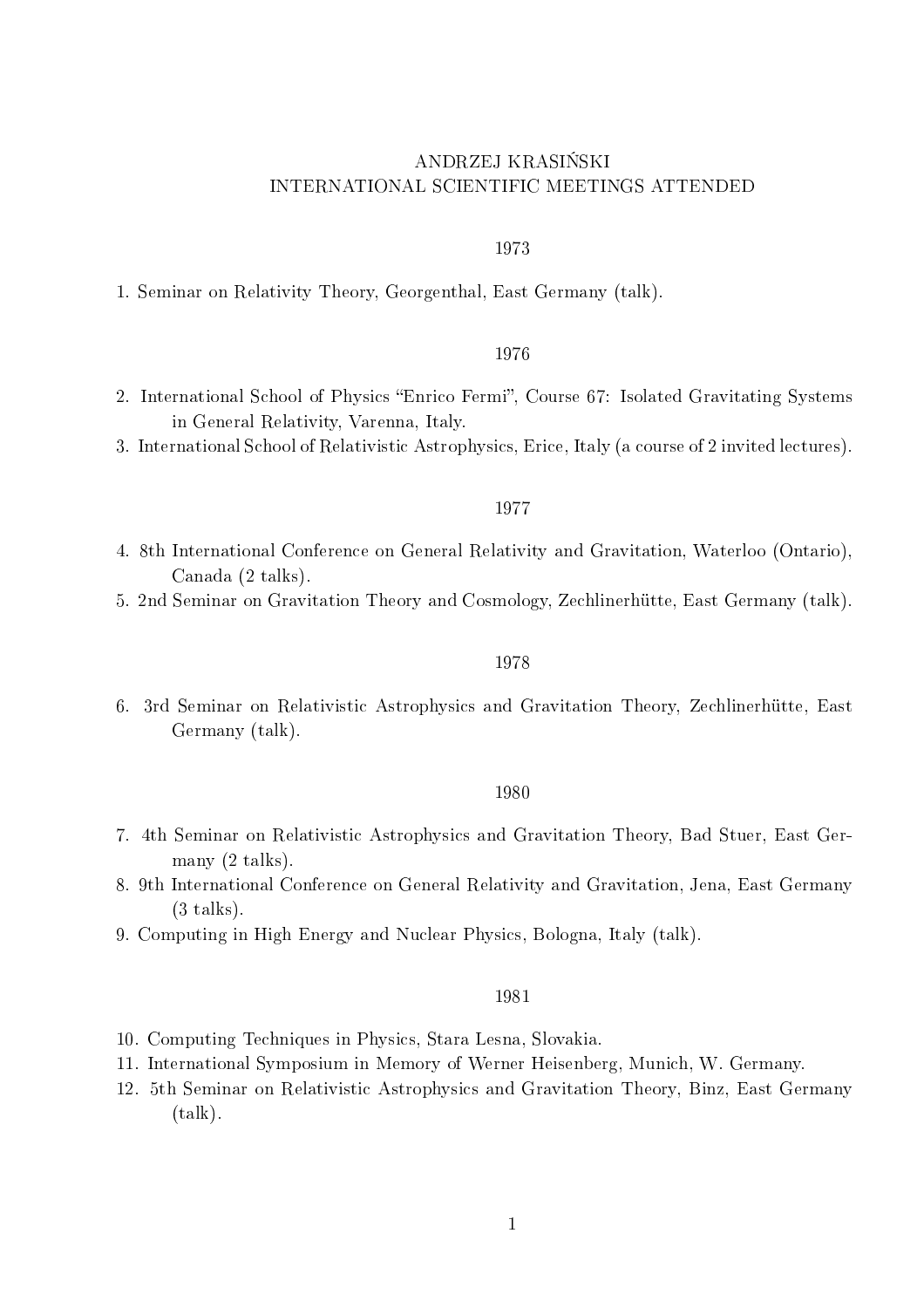13. 17th Rencontre de Moriond - 2nd Moriond Astrophysics Meeting, Les Arcs, France (talk).

### 1983

- 14. Symposium on Cosmology and Relativistic Astrophysics, Konstanz, W. Germany (2 talks).
- 15. 10th International Conference on General Relativity and Gravitation, Padua, Italy (3 talks).
- 16. International Symposium "Georges Lemaitre", Louvain-la-Neuve, Belgium (talk).

### 1984

- 17. Sir Arthur Eddington Centenary Symposium, Nagpur, India (invited lecture).
- 18. International Symposium on Symbolic and Algebraic Computation (EUROSAM 84), Cambridge, England.

#### 1985

- 19. European Conference on Computer Algebra (EUROCAL 87), Linz, Austria (talk + computer demo).
- 20. 4th Marcel Grossman Meeting on Recent Developments in General Relativity, Rome, Italy (talk).
- 21. International Conference on Computer Algebra and its Applications in Theoretical Physics, Dubna, Soviet Union (talk).
- 22. 7th Seminar on Gravitation and Relativistic Astrophysics, Potsdam, East Germany (talk).

### 1986

- 23. 14th Yamada Conference on Gravitational Collapse and General Relativity, Kyoto, Japan (talk).
- 24. 11th International Conference on General Relativity and Gravitation, Stockholm, Sweden  $(2$  talks).

### 1987

- 25. 16th Jena Seminar on Relativity Theory, Georgenthal, East Germany (talk).
- 26. European Conference on Computer Algebra (EUROCAL 87), Leipzig, East Germany (member of the International Programme Committee).
- 27. 8th Seminar on Relativistic Astrophysics and Gravitation, Potsdam, East Germany (talk).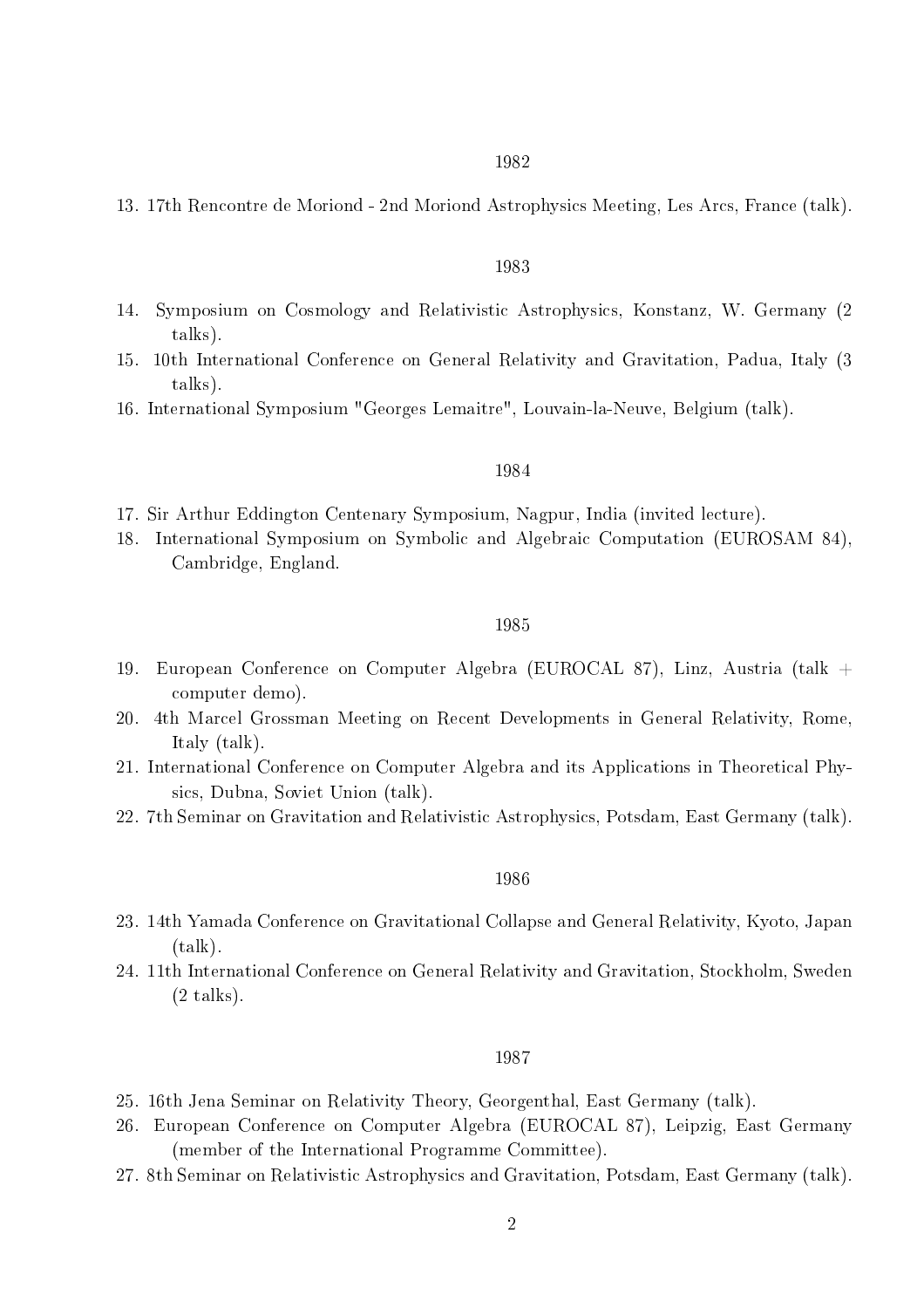- 28. International Conference on Gravitation and Cosmology, Panaji (Goa), India (talk).
- 29. Instructional Workshop on Advanced Aspects of General Relativity, Calcutta, India (a course of 3 invited lectures).

### 1988

- 30. Modern Cosmology in Retrospect, Bologna, Italy (invited lecture).
- 31. International Symposium on Symbolic and Algebraic Computation (ISSAC 88), Rome, Italy.

### 1989

- 32. 12th International Conference on General Relativity and Gravitation, Boulder (Colorado), USA.
- 33. International Symposium on Symbolic and Algebraic Computation (ISSAC 89), Portland (Oregon), USA.
- 34. 9th Seminar on Relativistic Astrophysics and Gravitation, Wusterhausen, East Germany (talk).

# 1990

- 35. 17th Jena Seminar on Relativity Theory, Georgenthal, East Germany (talk).
- 36. 4th International Conference on Computer Algebra in Physical Research, Dubna, USSR (talk).

### 1991

- 37. 6th Marcel Grossman Meeting on General Relativity, Kyoto, Japan (talk + plenary session chair).
- 38. 10th Seminar on Relativistic Astrophysics and Gravitation, Potsdam, Germany (talk).

### 1992

39. 13th International Conference on General Relativity and Gravitation, Cordoba, Argentina  $(2$  talks).

### 1993

40. Seminar on exact solutions and gravitational fields of rotating bodies in general relativity, Tambach-Dietharz, Germany (talk).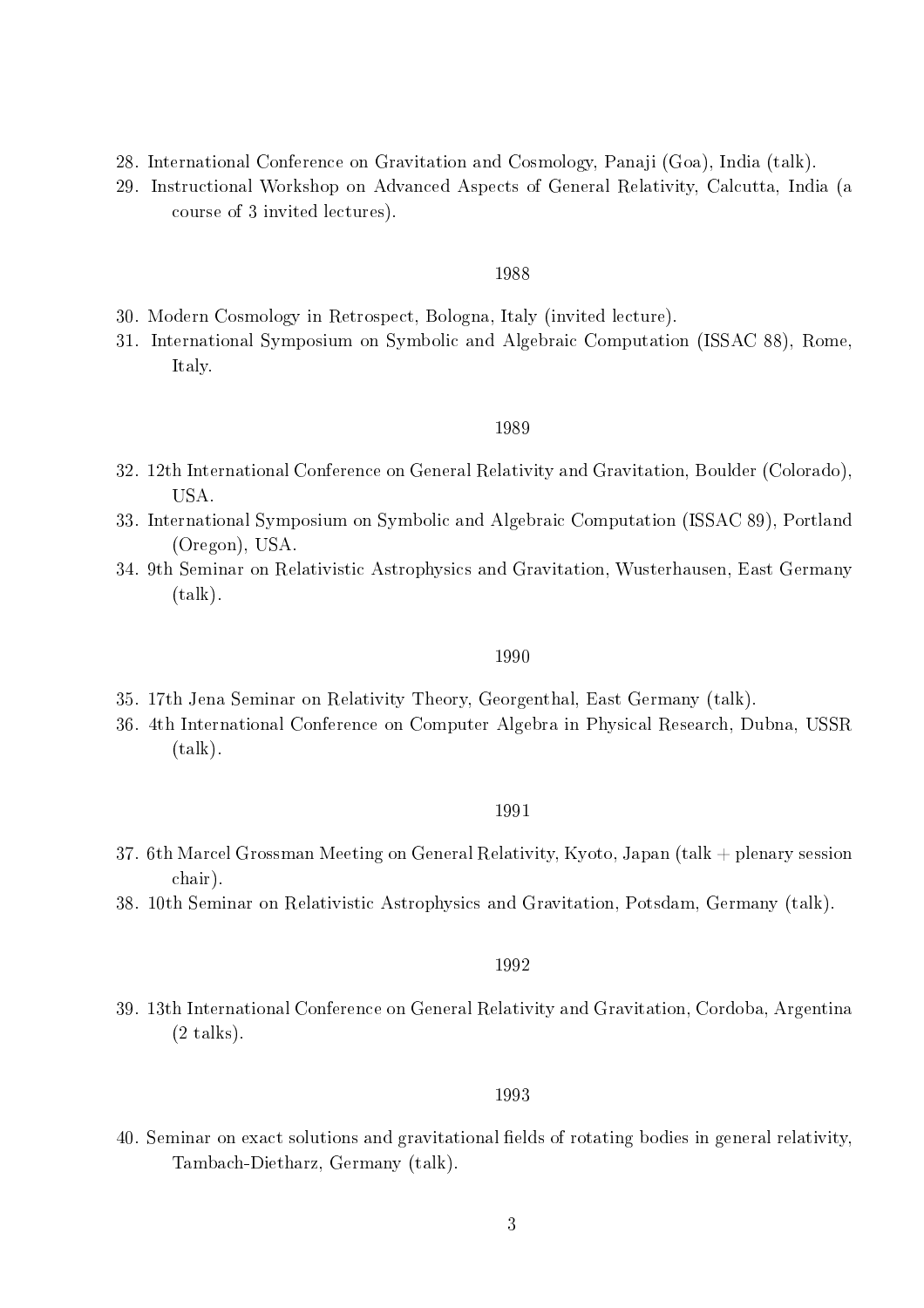# 1994

- 41. Spanish Relativity Meeting, Mao, Spain (invited lecture).
- 42. 11th Potsdam Cosmology Workshop, Geltow, Germany (talk).
- 43. First Mexican School on Gravitation and Mathematical Physics, Guanajuato, Mexico (invited lecture).

### 1995

44. Fourth International Conference on History of General Relativity, Berlin (talk).

# 1997

45. 15th International Conference on General Relativity and Gravitation, Pune, India (talk).

# 1998

- 46. International Seminar on Mathematical Cosmology, Potsdam, Germany (member of the organizing committee  $+2$  workshop chairs).
- 47. 49th Yamada Conference on Black Holes and High Energy Astrophysics, Kyoto, Japan (invited lecture).
- 48. 17th Workshop on Geometric Methods in Physics, Bialowieża, Poland (invited lecture).

### 1999

- 49. Inter-University Centre for Astronomy and Astrophysics Decennial Year Meeting, Pune, India (invited lecture).
- 50. Orientation Meeting on Exact Solutions in Relativity and Gravitation, Gorakhpur, India (invited lecture).
- 51. 20th Meeting of the Indian Association for General Relativity and Gravitation, Gorakhpur, India (invited lecture).
- 52. International European Conference on Gravitation "Journees Relativistes 99", Weimar, Germany (invited lecture).

### 2000

53. 9th Marcel Grossman Meeting on General Relativity, Rome, Italy (talk + workshop chair).

### 2001

54. 16th International Conference on General Relativity and Gravitation, Durban, South Africa (talk).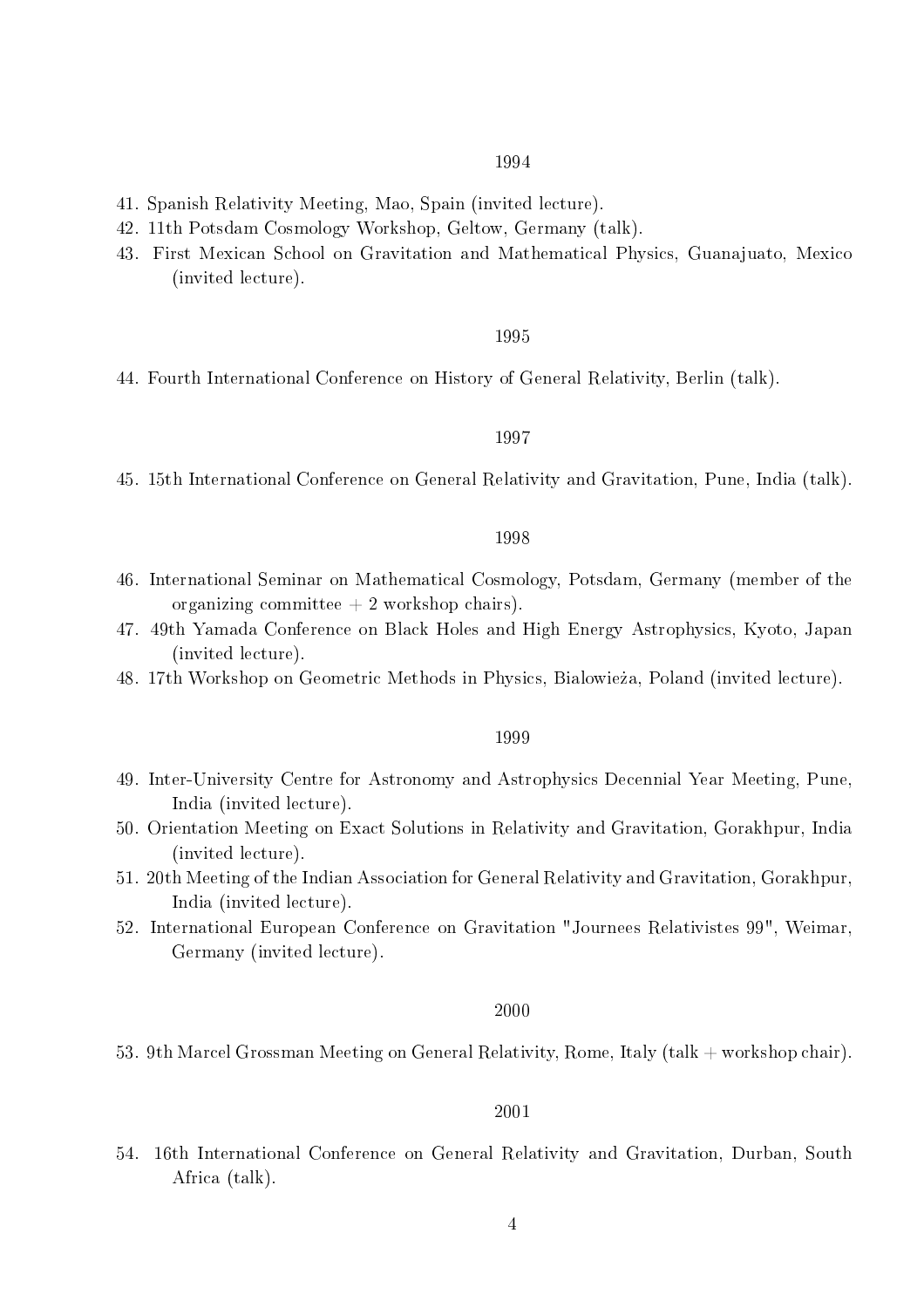55. Cape Town Cosmology Meeting, Cape Town, South Africa.

# 2002

56. Topics in Mathematical Physics, General Relativity and Cosmology. On the occasion of the 75th birthday of Jerzy F. Plebański, Mexico City (invited lecture).

# 2003

- 57. 10th Marcel Grossman Meeting on General Relativity, Rio de Janeiro, Brazil (workshop  $\text{chair} + \text{plementary lecture}.$
- 58. Mathematics of Gravitation II, Warsaw, Poland (invited lecture).

### 2005

59. 100 Years of Albert Einstein, Paris, France (poster).

#### 2006

- 60. 11th Marcel Grossman Meeting on General Relativity, Berlin, Germany (workshop chair  $+$  talk).
- 61. Dedication of the library of the CINVESTAV IPN to the memory of Jerzy Plebański. Mexico (book presentation).

# 2007

62. 18th International Conference on General Relativity and Gravitation, Sydney, Australia (talk).

### 2011

63. 35th International Conference on Theoretical Physics "Matter to the Deepest", Ustron. Poland (talk).

## 2012

64. 13th Marcel Grossman Meeting on General Relativity, Stockholm, Sweden (talk).

# 2013

65. 20th International Conference on General Relativity and Gravitation, Warsaw, Poland (talk).